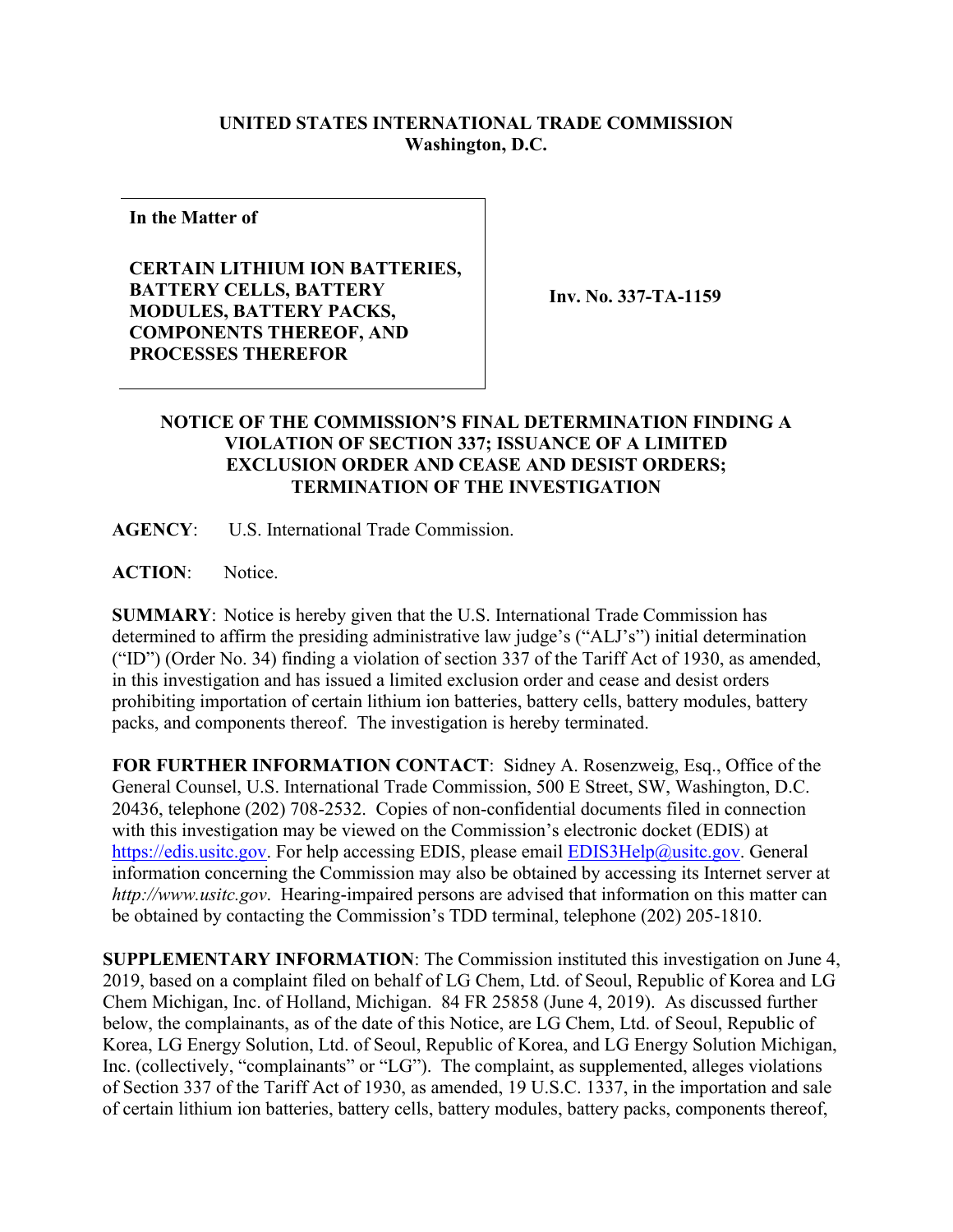and processes therefor by reason of misappropriation of trade secrets, the threat or effect of which is to destroy or substantially injure an industry in the United States, under subsection (a)(1)(A) of Section 337. The complaint, as supplemented, names SK Innovation Co., Ltd. of Seoul, Republic of Korea and SK Battery America, Inc. of Atlanta, Georgia as the respondents (collectively, "respondents" or "SK"). The Office of Unfair Import Investigations ("OUII") was also named as a party in this investigation.

On November 5, 2019, LG moved for an order entering default judgment against the respondents due to contempt of Order No. 13, which granted in part complainants' motion to compel forensic examination of respondents' computer system due to alleged spoliation of evidence. Respondents opposed the motion and OUII supported the motion.

On February 14, 2020, the ALJ issued the subject ID (Order No. 34) finding that the respondents spoliated evidence, and that the appropriate remedy is to find the respondents in default. The ID noted that complainants do not seek a general exclusion order, and therefore no issues remain to be litigated, and terminated the investigation. ID at 131.

On March 3, 2020, SK filed a petition for Commission review of the ID. On March 11, 2020, LG and OUII filed oppositions thereto.

On April 17, 2020, the Commission determined to review the ID in its entirety. 85 FR 22,753 (Apr. 23, 2020) ("Notice of Review"). The Notice of Review requested the parties to brief certain issues under review. The Notice of Review also sought briefing from the parties, interested government agencies, and any other interested parties on remedy, the public interest, and bonding.

On May 1, 2020, the parties filed their opening briefs on the issues under review, and on remedy, the public interest and bonding. SK also filed a short submission seeking a hearing before the Commission on remedy, the public interest, and bonding. *See* 19 CFR 210.50(a)(v). The Commission also received a number of comments from non-parties on remedy and the public interest. On May 12, 2020, the parties filed reply briefs on the issues under review, and on remedy, the public interest and bonding. Certain non-parties also submitted reply comments on remedy and the public interest.

On June 26, 2020, LG filed a motion for leave to file a supplemental submission on remedy, the public interest, and bonding. On July 8, 2020, SK opposed the motion. On July 13, 2020, SK filed a notice of new developments related to issues raised in the remedy, public interest, and bonding briefing. On July 28, 2020, SK moved for leave to file a reply in support of its notice. On September 1, 2020, LG filed a notice of supplemental facts. On November 25, 2020, SK filed a motion for leave to file a supplemental submission in connection with remedy and the public interest. The Commission has determined to grant the motions for leave and to make all of the foregoing submissions and responses thereto part of the administrative record. On December 1, 2020, Complainants filed a motion to amend the complaint and NOI to reflect a reorganization of LG Chem, Ltd. in which (i) certain business functions were transferred to a newly created subsidiary named LG Energy Solution, Ltd., and (ii) LG Chem Michigan, Inc. was renamed LG Energy Solution Michigan, Inc. (EDIS Doc. ID 726833). The Commission has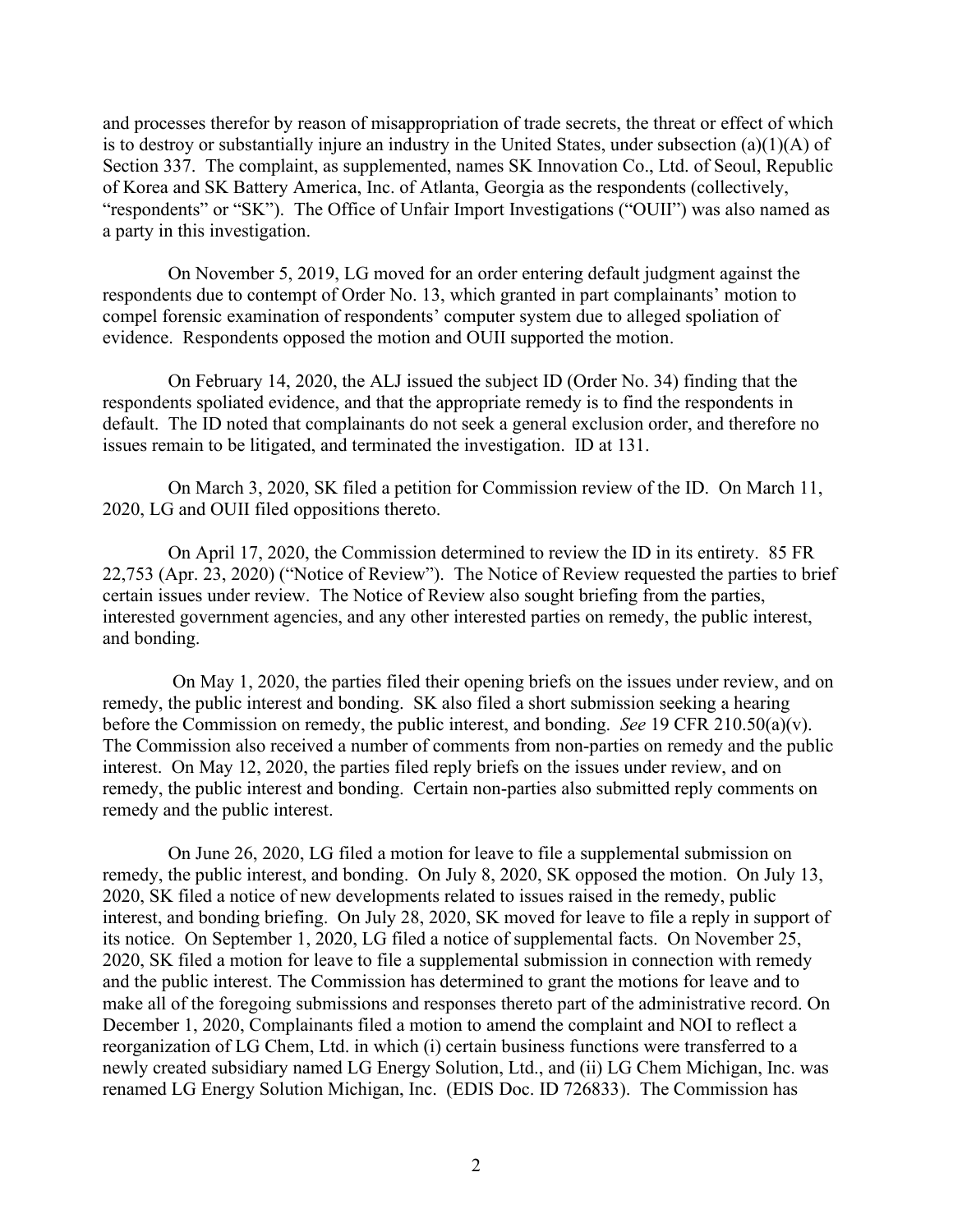determined to grant that motion, has added LG Energy Solution, Ltd. as a complainant, and has changed the name of LG Chem Michigan Inc. to LG Energy Solution Michigan, Inc.

The Commission has determined not to conduct a hearing pursuant to 19 CFR 210.50. The Commission finds that the parties and non-parties have failed to demonstrate why a hearing would be warranted. The Commission has been mindful of the public interest submissions in fashioning an appropriate remedy.

Having reviewed the record of the investigation, including the parties' submissions to the ALJ, Order No. 34, and the parties' and non-parties' submissions to the Commission, the Commission has determined to affirm the ID's finding of default, with modified reasoning clarifying the distinct bases for sanctions under (i) 19 U.S.C. § 1337(h) and Commission Rule 210.33, 19 CFR 210.33 and (ii) inherent authority under *Micron Technology, Inc. v. Rambus Inc.*, 645 F.3d 1311 (Fed. Cir. 2011). The Commission finds that both bases apply here. The Commission thereby affirms the ID's finding of violation of section 337.

The Commission has further determined that the appropriate remedy is: (1) a limited exclusion order prohibiting the entry of certain lithium ion batteries, battery cells, battery modules, battery packs, and components thereof; and (2) cease and desist orders directed to respondents. The remedial orders will expire ten years from their issuance, and cover the trade secrets that LG elected on January 22, 2020. The Commission has determined that, although the public interest factors enumerated in section 337(d) and (f), 19 U.S.C. 1337(d), (f), do not preclude the issuance of the limited exclusion order or the cease and desist orders, tailoring of its orders is appropriate in view of the public interest considerations discussed in the Commission's opinion. The orders permit SK to import components for domestic production of lithium ion batteries, battery cells, battery modules, and battery packs for Ford Motor Co.'s EV F-150 program for four years, and for Volkswagen of America, Inc.'s America's MEB line for the North America Region for two years to permit these third parties to transition to new domestic suppliers for these programs. The orders also permit SK to import articles for repair and replacement of EV batteries for Kia vehicles that had been sold to U.S. customers as of the date of the orders and were originally equipped with SK batteries. The investigation is terminated.

The Commission's reasons for its determinations are set forth more fully in the Commission's opinion.

The Commission's orders and opinion were delivered to the President and the United States Trade Representative on the day of their issuance.

The Commission vote for these determinations took place on February 10, 2021.

The authority for the Commission's determination is contained in section 337 of the Tariff Act of 1930, as amended (19 U.S.C. 1337), and in part 210 of the Commission's Rules of Practice and Procedure (19 CFR part 210).